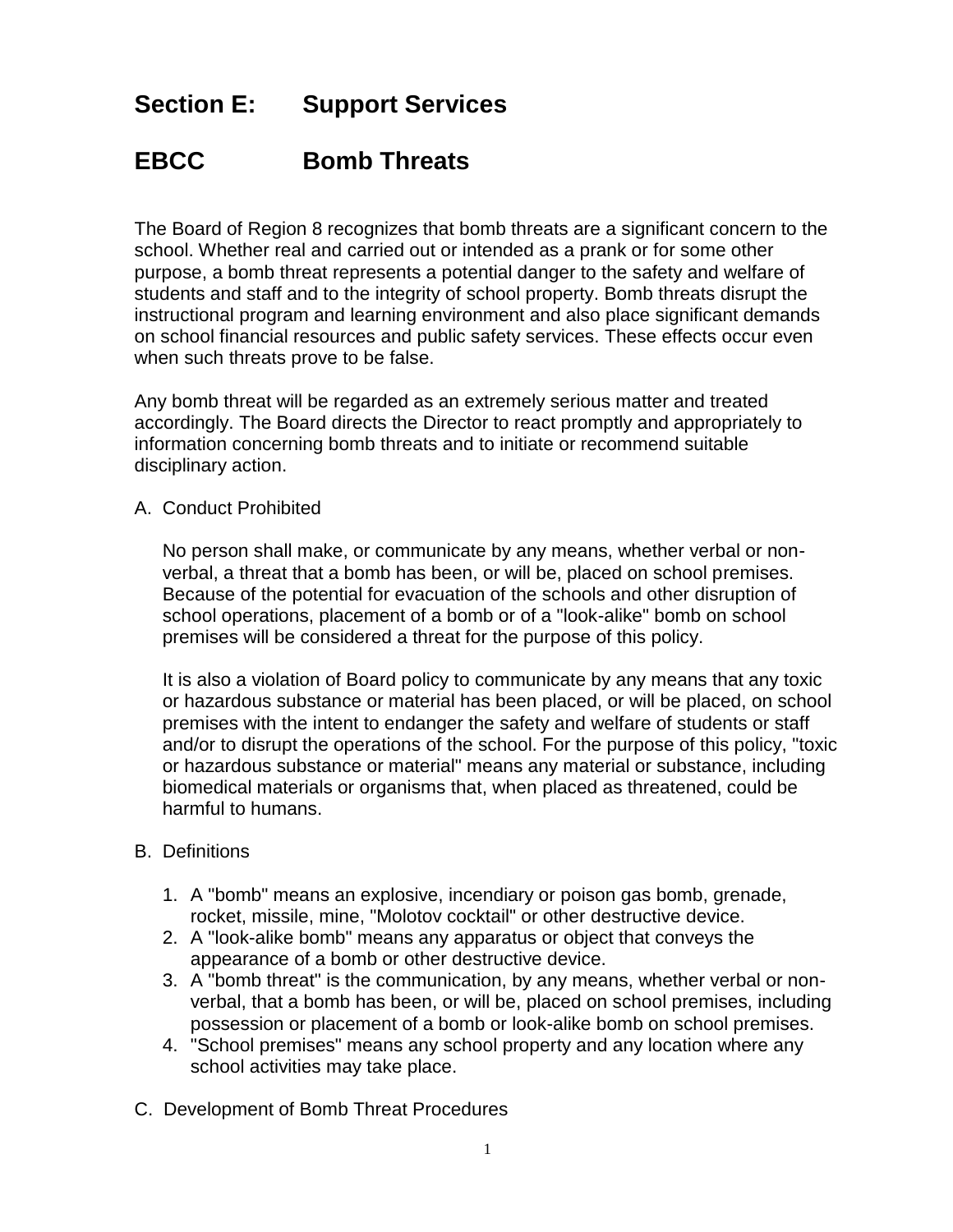The Director/designee shall be responsible for developing and implementing procedures specific to bomb threats as part of the school's Comprehensive Emergency Management Plan. These procedures are intended to inform administrators and staff of appropriate protocols to follow in the event that a bomb threat is received and should include provisions to address:

- 1. Threat assessment (for the purpose of identifying a response that is in proportion to the threat, in light of what is necessary to ensure safety);
- 2. Building evacuation and re-entry (including selection of potential alternative sites for those who are evacuated);
- 3. Incident "command and control" (who is in charge and when);
- 4. Communications contacts and mandatory bomb threat reporting;
- 5. Parent notification process;
- 6. Training for staff members; and
- 7. Support services for students and staff.

The initial bomb threat procedure will be subject to approval by the Board. The Director/designee will be responsible for overseeing a review or evaluation of bomb threat procedures prior to the Board's required annual approval of the school's Comprehensive Emergency Management Plan, or following implementation of the procedure in response to a specific threat.

D. Reporting of Bomb Threats

A student who learns of a bomb threat or the existence of a bomb on school premises must immediately report such information to the building Director, Assistant Director, Student Services Coordinator, teacher, or other employee in a position of authority.

An employee of the school who learns of a bomb threat shall immediately inform the Director and/or the Assistant Director. The Director and/or the Assistant Director shall immediately take appropriate steps to protect the safety of students and staff in accordance with the school's bomb threat procedure, as developed under Section C.

All bomb threats shall be reported immediately to the local law enforcement authority, as provided in the bomb threat procedures.

The Director shall be responsible for reporting any bomb threat to the Department of Education within two business days of the incident. Reports will include the name of the school, the date and time of the threat, the medium used to communicate the threat, and whether or not the perpetrators have been apprehended.

E. Student Disciplinary Consequences

Making a bomb threat is a crime under Maine law. Any student suspected of making a bomb threat shall be reported to law enforcement authorities for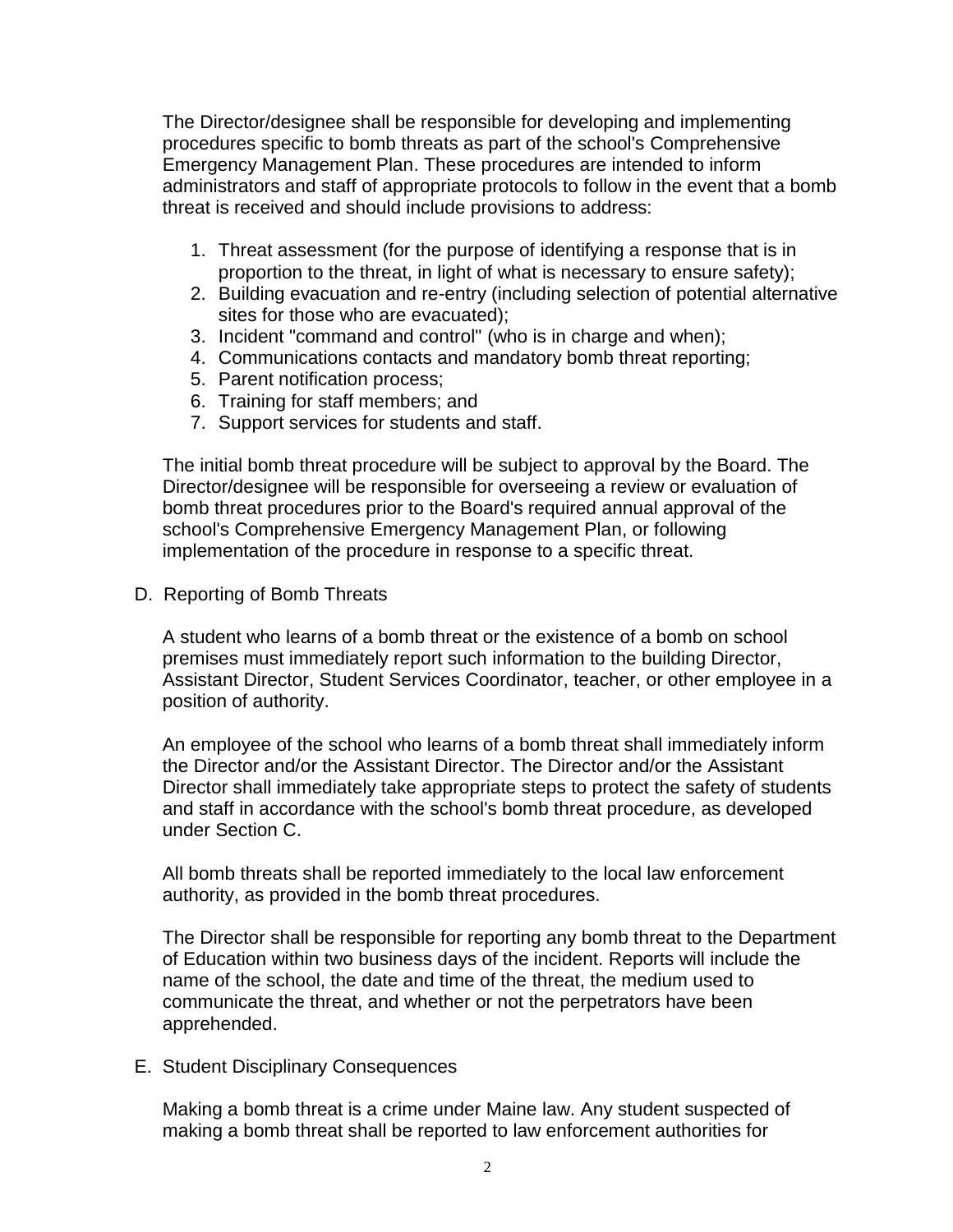investigation and possible prosecution. Apart from any penalty imposed by law, and without regard to the existence or status of criminal charges, a student who makes a bomb threat shall be subject to disciplinary action by the school.

The administration may suspend and/or recommend for expulsion to the sending school any student who makes a bomb threat. The making of a bomb threat will be considered deliberately disobedient and deliberately disorderly within the meaning of 20-A M.R.S.A. § 1001(9) and will be grounds for expulsion based on individual circumstances.

F. Aiding Other Students in Making Bomb Threats

A student who knowingly encourages, causes, aids or assists another student in making or communicating a bomb threat shall be subject to the disciplinary consequences described in Section E of this policy.

G. Failure to Report a Bomb Threat

A student who fails to report information or knowledge of a bomb threat or the existence of a bomb or other destructive device in a school building or on school property may be subject to disciplinary consequences, which may include suspension and/or expulsion as determined by the sending school board.

H. Staff Disciplinary Consequences

A school employee who makes or communicates a bomb threat will be reported to appropriate law enforcement authorities and will be subject to disciplinary action up to and including termination of employment. Disciplinary action taken shall be consistent with collective bargaining agreements, other employment agreements and Board policies.

A school employee who fails to report information or knowledge of a bomb threat or the existence of a bomb on school premises will be subject to discipline up to and including termination of employment.

I. Civil Liability

The school reserves the right to bring suit against any individual responsible for a violation of this policy and to seek restitution and other damages as permitted by law.

J. Lost Instructional Time

Instructional time lost as a result of a bomb threat will be rescheduled at the earliest appropriate (or practicable) opportunity, as determined by the Director in consultation with the Board and sending school Superintendents.